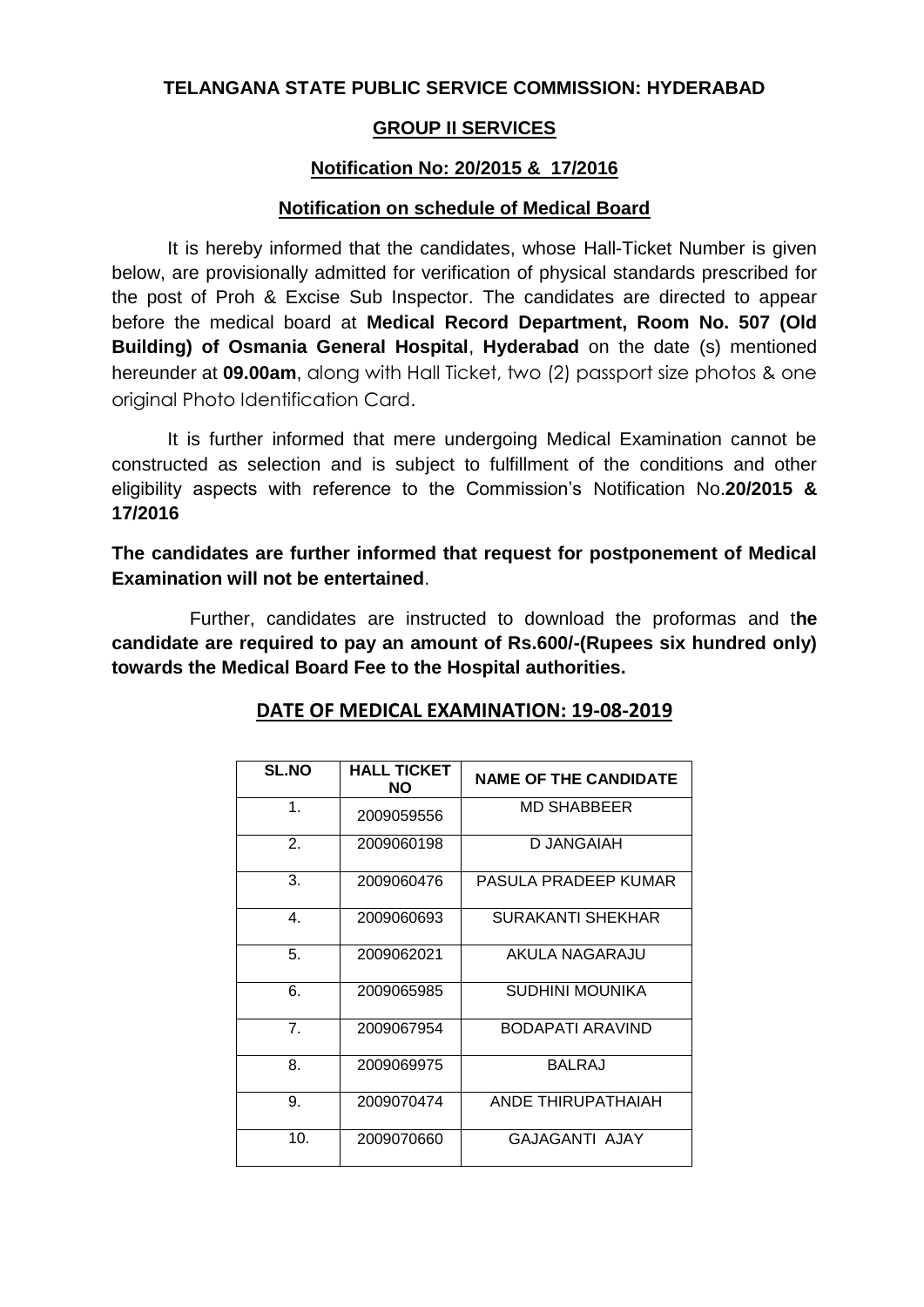| 11.               | 2009071065 | <b>CHAITANYA KUMAR</b><br><b>GARLAPATI</b> |
|-------------------|------------|--------------------------------------------|
| 12.               | 2009071890 | RATHOD DAYASAGAR                           |
| 13.               | 2009076718 | <b>SLAVANYA</b>                            |
| 14.               | 2009077728 | A VIJAYETHA                                |
| 15.               | 2009079223 | <b>JATANGULA GANESH</b>                    |
| 16.               | 2009079274 | <b>MANDULA RAMAKRISHNA</b>                 |
| 17.               | 2009080224 | PONDI ALOK PANI                            |
| 18.               | 2009084970 | <b>NOMULA UPENDER</b>                      |
| 19.               | 2009086732 | RADHA AERUPULA                             |
| 20.               | 2009087981 | <b>TOGAPURAM BHAGYAMMA</b>                 |
| 21.               | 2009089539 | <b>DEVSOTH ANITHA</b>                      |
| 22.               | 2009089915 | PADIRA SRINIVAS REDDY                      |
| 23.               | 2009090216 | <b>S SRINIVASULU</b>                       |
| 24.               | 2009090718 | <b>MADHUKAR NALLA</b>                      |
| 25.               | 2009091233 | T RAMULU                                   |
| $\overline{26}$ . | 2009093066 | D K NARENDRA REDDY                         |
| $\overline{27}$ . | 2009095451 | PRAJYOTH KUMAR<br>PANDAVULA                |
| 28.               | 2009097039 | <b>RAVIKUMAR E</b>                         |
| 29.               | 2009100285 | ETNENI MAMATHA                             |
| 30.               | 2009100386 | <b>ETNENI SARITHA</b>                      |
| 31.               | 2009101242 | RAGHAVENDRA K                              |
| 32.               | 2009101539 | <b>BONGONI VENKATESH</b>                   |
| 33.               | 2009101974 | <b>J KIRAN KUMAR</b>                       |
| 34.               | 2009102351 | <b>JAKKANI SHEKAR</b>                      |
| 35.               | 2009102822 | <b>K SRINIVASULU</b>                       |
| 36.               | 2009103685 | <b>BANALA NARESH</b>                       |
| 37.               | 2009103945 | <b>VISHLAVATH BALKOTI</b>                  |
| 38.               | 2009104148 | DASARAPU SUMAN                             |
| 39.               | 2009104758 | POTTI RAJIV KUMAR                          |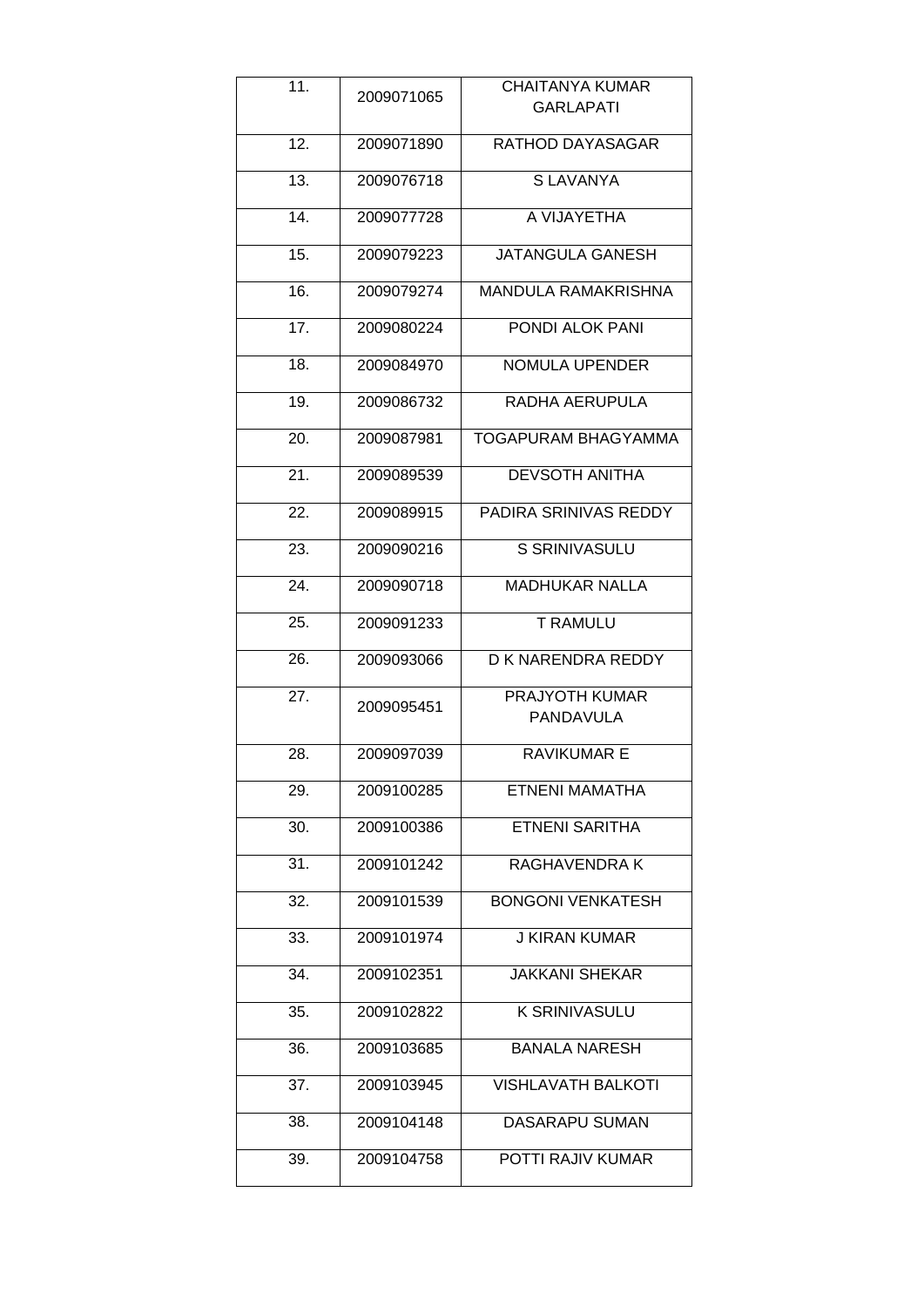| 40. | 2009105611 | <b>B NIKITHA</b>                  |
|-----|------------|-----------------------------------|
| 41. | 2009105770 | <b>VARUKOLU VENKATESH</b>         |
| 42. | 2009106606 | VARANASI SANATH KUMAR             |
| 43. | 2009107522 | <b>SEELAM SUMALATHA</b>           |
| 44. | 2009109425 | <b>PAVANKUMAR G</b>               |
| 45. | 2009110447 | <b>VENKATESH S</b>                |
| 46. | 2009112436 | MUNIRAJU CHINTHALA                |
| 47. | 2009112488 | <b>SUREPALLY KIRAN KUMAR</b>      |
| 48. | 2009117907 | <b>MEDARA RAVIKUMAR</b>           |
| 49. | 2009118099 | <b>MD FEEROJ</b>                  |
| 50. | 2009119406 | <b>BHAGYAMMA</b>                  |
| 51. | 2009119867 | THIPPARTHI PAVAN KUMAR            |
| 52. | 2009120965 | RAMPRASAD ANNAM                   |
| 53. | 2009120994 | <b>SHANKAR KATNA</b>              |
| 54. | 2009121589 | MOODAVATH ANIL                    |
| 55. | 2009124022 | <b>DAMERA SHARADA</b>             |
| 56. | 2009124883 | PANDUGA GOPIKRISHNA               |
| 57. | 2009125949 | <b>KESUMALLA NARENDAR</b>         |
| 58. | 2009127643 | P ASHOK KUMAR                     |
| 59. | 2009127902 | <b>LINGA SHEKAR</b>               |
| 60. | 2009129000 | <b>MOHMMAD HAMEED</b>             |
| 61. | 2009129487 | <b>CHANDANA APPIDI</b>            |
| 62. | 2009129991 | P SHILPA                          |
| 63. | 2009130522 | <b>NAVEEN SIRIKONDA</b>           |
| 64. | 2009131209 | DONEPALLY SWAPNA<br><b>KUMARI</b> |
| 65. | 2009132290 | A ARCHANA                         |
| 66. | 2009133885 | <b>SHEIK NADEEM</b>               |
| 67. | 2009136195 | <b>BOLLEBOINA SREE VIDYA</b>      |
| 68. | 2009140326 | <b>NARESH KETHAVATH</b>           |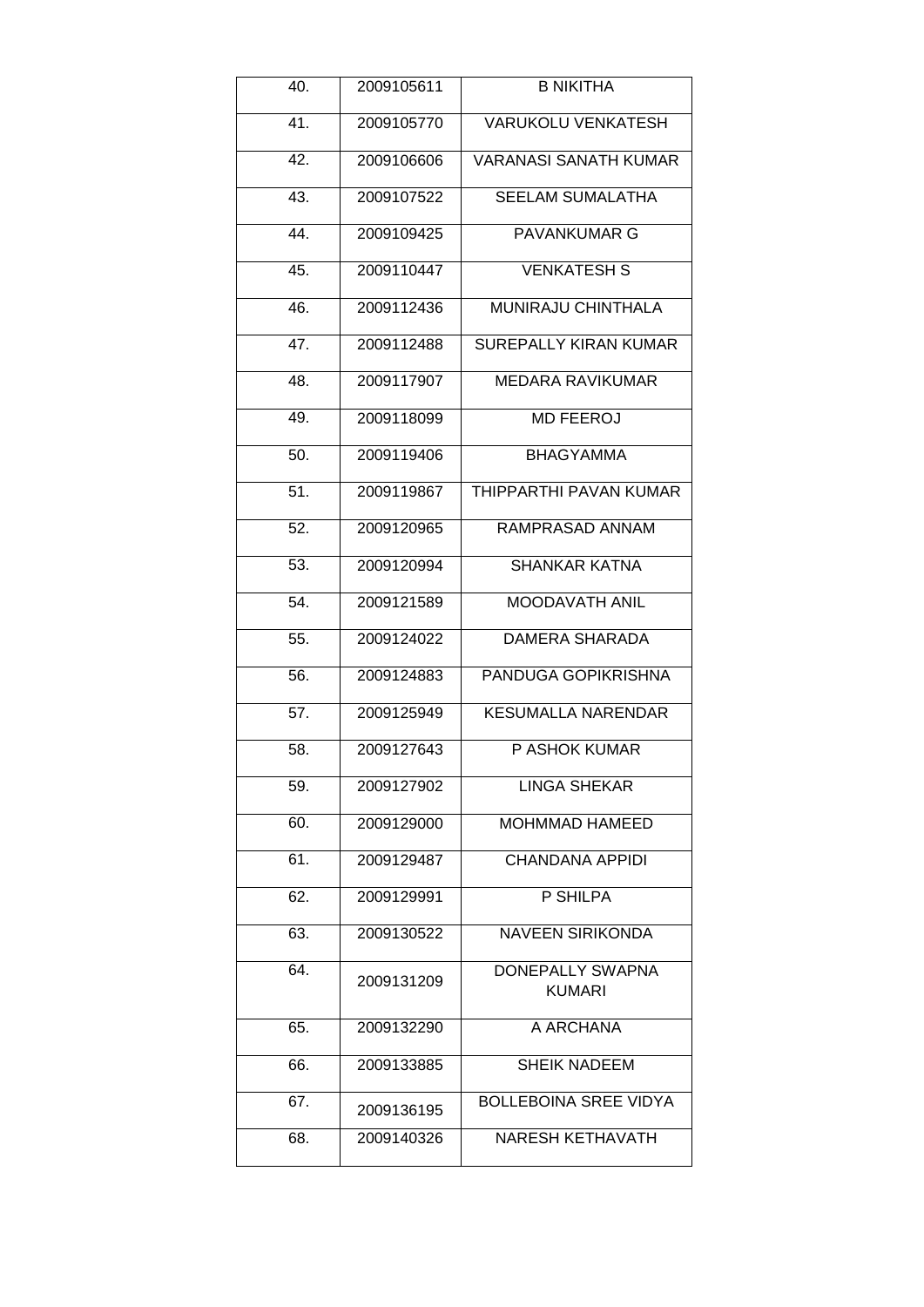| 69. | 2009147192 | <b>D KRUPAKAR</b>          |
|-----|------------|----------------------------|
| 70. | 2009147495 | SUNNY ABRAHAM V            |
| 71. | 2009175122 | <b>BANAVATH RAVINAIK</b>   |
| 72. | 2009175446 | SHIVAKUMAR D               |
| 73. | 2009176355 | <b>MOHMMAD RASHEED</b>     |
| 74. | 2009176759 | <b>D RANGANATH</b>         |
| 75. | 2009176775 | RAZIYA BEGUM               |
| 76. | 2009177210 | <b>RAKESH KUMAR H</b>      |
| 77. | 2009177364 | RAJU KONDAGUDURU           |
| 78. | 2009177609 | <b>KOTHI KEERTHI</b>       |
| 79. | 2009177834 | <b>CH SATHISH</b>          |
| 80. | 2009178172 | YENDRALA LAVANYA           |
| 81. | 2009179050 | SHERI AJAYKUMAR REDDY      |
| 82. | 2009180094 | <b>BADANPALLI</b>          |
|     |            | VIKRAMKUMAR                |
| 83. | 2009181671 | ERRAMADA ROOPA             |
| 84. | 2009183168 | RAJA RAVI KIRAN V          |
| 85. | 2009187273 | <b>SRINIVAS REDDY</b>      |
| 86. | 2009196780 | <b>NARASIMHA</b>           |
|     |            | <b>AMARACHINTHA</b>        |
| 87. | 2009212658 | K KUNTLA VENKATA REDDY     |
| 88. | 2009216091 | <b>BURRA VENU GOPAL</b>    |
| 89. | 2009219387 | CH HANMANTHA REDDY         |
| 90. | 2009220959 | NANDOJU NEELIMA            |
| 91. | 2009222256 | CHILAKARAJU                |
|     |            | ANAJANEYULU                |
| 92. | 2009225360 | <b>CH ADI SHESHU REDDY</b> |
| 93. | 2009239961 | <b>SRAVANTHI LINGAM</b>    |
| 94. | 2009241084 | RAMULU NAKIRAKANTI         |
| 95. | 2009244805 | <b>MAHANKALI SHRUTHI</b>   |
| 96. | 2009258679 | PASHIKA JHANSI             |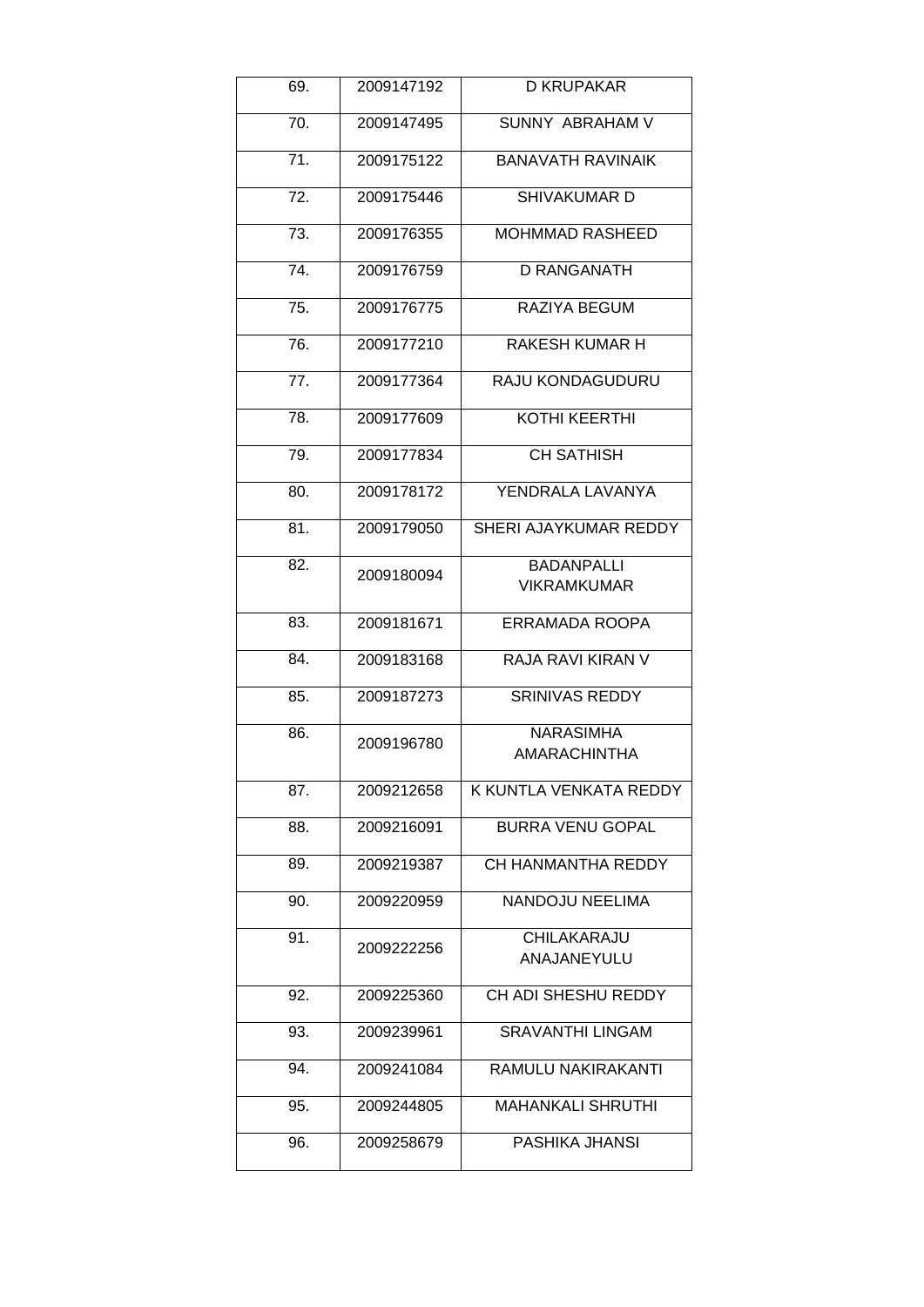| 97.  | 2009264193 | DHAMARANCHA ANIL GOUD |
|------|------------|-----------------------|
| 98.  | 2009264582 | <b>PAGIDI MALLESH</b> |
| 99.  | 2009264641 | KORANDLA VISHNU       |
| 100. | 2009267944 | P SREENU              |

# **DATE OF MEDICAL EXAMINATION: 20-08-2019**

| <b>SL.NO</b>   | <b>HALL</b>      |                                |
|----------------|------------------|--------------------------------|
|                | <b>TICKET NO</b> | <b>NAME OF THE CANDIDATE</b>   |
| 1              | 2005029306       | NAGULA RAJESH                  |
| $\overline{2}$ | 2008012037       | CHINTHAPALLI YADAIAH           |
| 3              | 2003022172       | <b>THIMMAPAUAM SURENDAR</b>    |
| 4              | 2009269214       | <b>CHANDBEE SHAEIK</b>         |
| 5              | 2009269443       | <b>LAKAVATH THIRUPATHI</b>     |
| 6              | 2009269483       | DHARMAKKOLA SOUJANYA           |
| 7              | 2009277039       | PERUMALLA VAIDEHI              |
| 8              | 2009278200       | JYOTHI A                       |
| 9              | 2009278478       | C PAVAN KUMAR REDDY            |
| 10             | 2009285888       | ROJA KAMUNI                    |
| 11             | 2009292928       | RAMA KRISHNA ERPULA            |
| 12             | 2009292942       | CHIMMULA GEETHA REDDY          |
| 13             | 2009293009       | <b>REGOTI SAMPATH KUMAR</b>    |
| 14             | 2001014665       | CHINTALPALLY PREETHAM<br>REDDY |
| 15             | 2002001196       | E RAVICHANDRA REDDY            |
| 16             | 2002003754       | TUMMA RAVI KUMAR               |
| 17             | 2002005719       | DASARI PRIYANKA                |
| 18             | 2002017399       | CHAKALI BALAIAH                |
| 19             | 2002026556       | <b>D GANGA PRASAD</b>          |
| 20             | 2002028948       | DEVARSHETTY GOVERDHAN          |
| 21             | 2002028968       | <b>SUJATHA NENAVATH</b>        |
| 22             | 2003005339       | <b>DASARI SAIKMAR</b>          |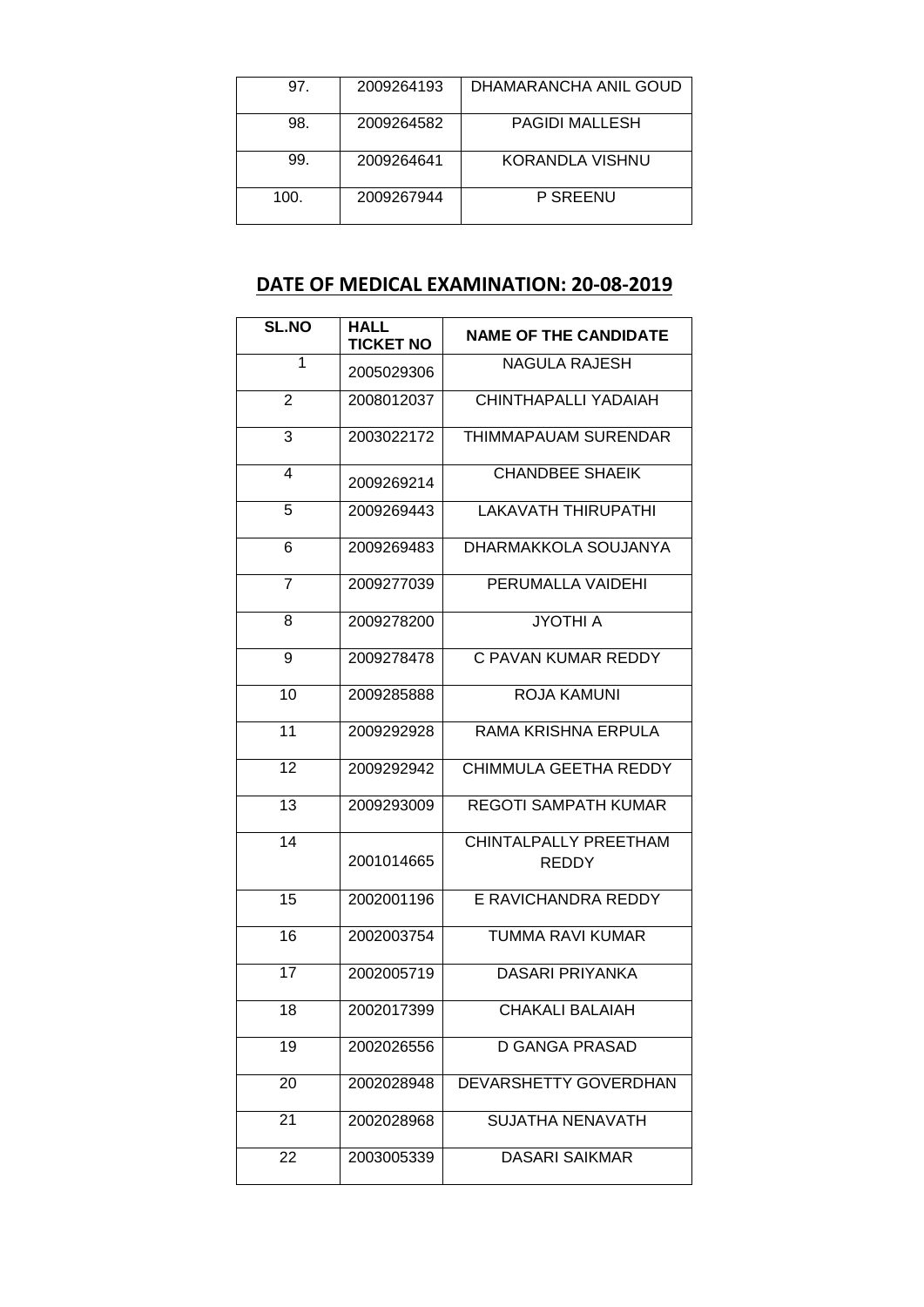| 23 | 2003012787 | N VIJAY                      |
|----|------------|------------------------------|
| 24 | 2003025573 | <b>NARLAPURAM SUMALATHA</b>  |
| 25 | 2003030496 | <b>GUNTUKA GAYATHRI</b>      |
| 26 | 2003030941 | <b>SOLLETI MANASA</b>        |
| 27 | 2004026383 | SAIKRISHNA AADEPU            |
| 28 | 2004026515 | <b>BALAGURI KONDALARAO</b>   |
| 29 | 2004026991 | <b>GEETHARANI DONGARI</b>    |
| 30 | 2004033714 | DARAM VASANTHA LAKSHMI       |
| 31 | 2004038763 | <b>MAMATHA MANTHINI</b>      |
| 32 | 2004042720 | RAMDAS BANOTH                |
| 33 | 2004044456 | <b>SRUJANA KARAM</b>         |
| 34 | 2004057426 | SHIVA KUMAR ACHHA            |
| 35 | 2005002063 | <b>KALANGI RAJASEKHAR</b>    |
| 36 | 2005007775 | <b>VASIREDDY ASHOK KUMAR</b> |
| 37 | 2005009297 | ELAPROLU AKHILA SADHANA      |
| 38 | 2005013485 | <b>V VENKAT REDDY</b>        |
| 39 | 2005027410 | <b>KOMMU SURESH</b>          |
| 40 | 2005028782 | <b>SURENDAR REPAKULA</b>     |
| 41 | 2005029443 | <b>TLATHA</b>                |
| 42 | 2005029508 | <b>RAMISETTI KIREETI</b>     |
| 43 | 2005032148 | BIKKASANI NAGESWARA RAO      |
| 44 | 2007001672 | M SRINIVASULU                |
| 45 | 2007003145 | <b>B CHANDRAKALA</b>         |
| 46 | 2007013664 | <b>AGNOOR SHOBHA</b>         |
| 47 | 2007015612 | N VARALAXMI                  |
| 48 | 2007020064 | RAKESH GOUD K                |
| 49 | 2007022844 | CHINNARAMULU MOTURI          |
| 50 | 2007023742 | <b>G SANDHYARANI</b>         |
| 51 | 2007029282 | RASHMITHA K                  |
| 52 | 2007031308 | <b>S RAJU</b>                |
|    |            |                              |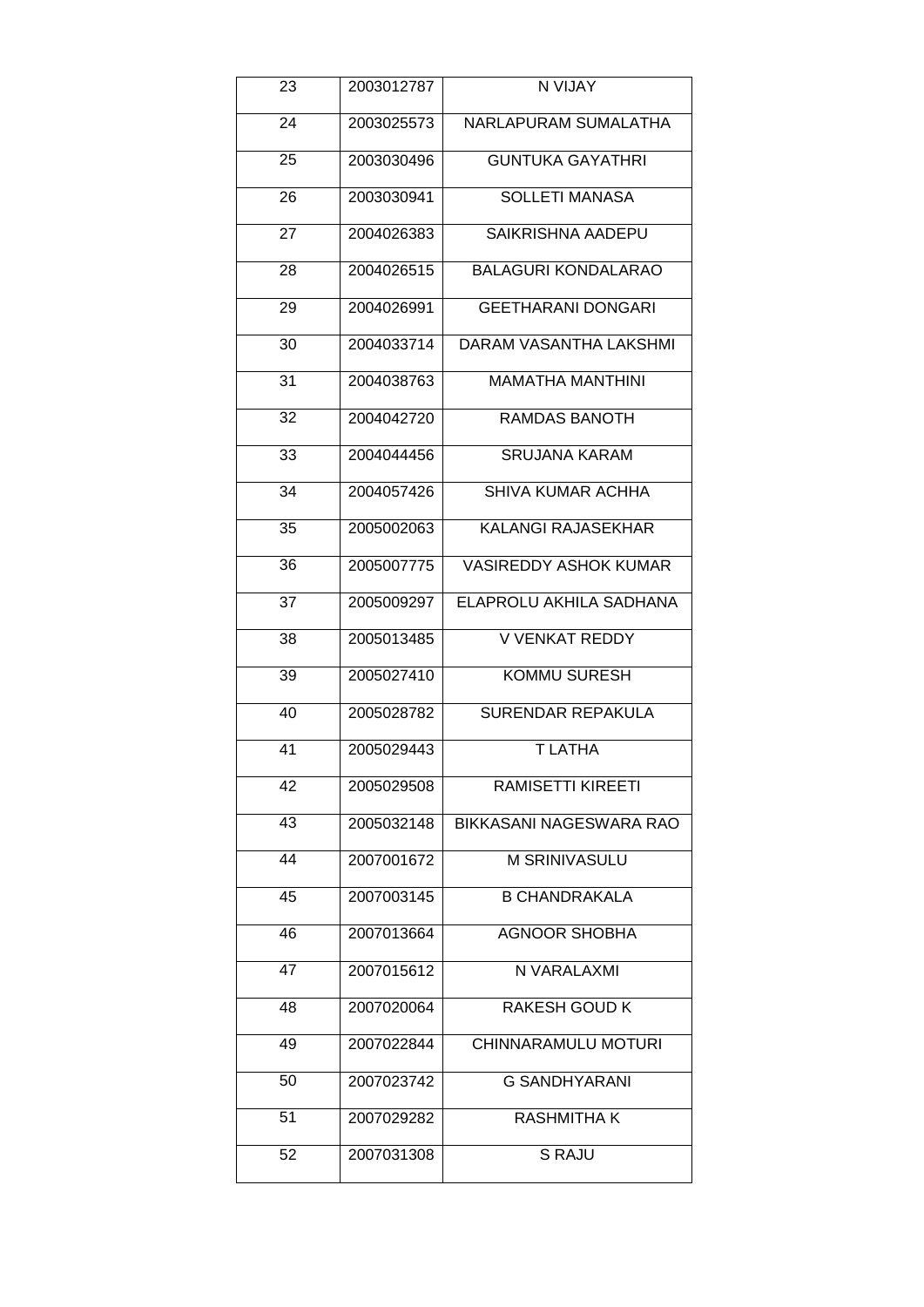| 53 | 2007040278 | U LAXMI NARAYANA            |
|----|------------|-----------------------------|
| 54 | 2007040375 | <b>SWETHAM</b>              |
| 55 | 2007041288 | <b>B MALLESH</b>            |
| 56 | 2007041361 | R GOVINDA RAJU              |
| 57 | 2008001517 | SHRUTHI CHINTAKUNTLA        |
| 58 | 2008004844 | SANDEEP V                   |
| 59 | 2008007942 | <b>KADARI GANESH</b>        |
| 60 | 2008009137 | <b>SHAIK AZAHARUDDIN</b>    |
| 61 | 2008011998 | NUKALA KRANTHI KUMAR        |
| 62 | 2008012527 | <b>ANGOTHU RAVINDAR</b>     |
| 63 | 2008017195 | <b>SWATHIV</b>              |
| 64 | 2008040698 | <b>VANKUDOTHU SUNITHA</b>   |
| 65 | 2008041245 | <b>CHINTHAMALLA PRAVEEN</b> |
| 66 | 2009061105 | <b>GODISELA SRINIVAS</b>    |
| 67 | 2009062043 | KONDAM BHARGAVA RAMUDU      |
| 68 | 2009063011 | <b>MADIREDDY RAVALI</b>     |
| 69 | 2009064087 | <b>SAMA SRAVANTHI</b>       |
| 70 | 2009067757 | <b>SANTOSH RAO J S</b>      |
| 71 | 2009069096 | PRAVEEN KUMAR GAJAM         |
| 72 | 2009069715 | K CHANDRASHEKHAR            |
| 73 | 2009073054 | SANGEETHA MODUGU            |
| 74 | 2009075417 | <b>RAMYA GADE</b>           |
| 75 | 2009075757 | SANKI VENKATA MANI KARAN    |
| 76 | 2009075920 | <b>VEERAMALLA ANAND</b>     |
| 77 | 2009077872 | <b>ASHWINI NAIK N</b>       |
| 78 | 2009077915 | <b>GAGIREDDY SHRUTHI</b>    |
| 79 | 2009078695 | <b>BABAIAH BYAGARI</b>      |
| 80 | 2009081986 | <b>GANAVENI SRINIVAS</b>    |
| 81 | 2009084072 | <b>GUGULOTH SHANKAR</b>     |
| 82 | 2009086586 | <b>GADUSU VIMOCHANA</b>     |